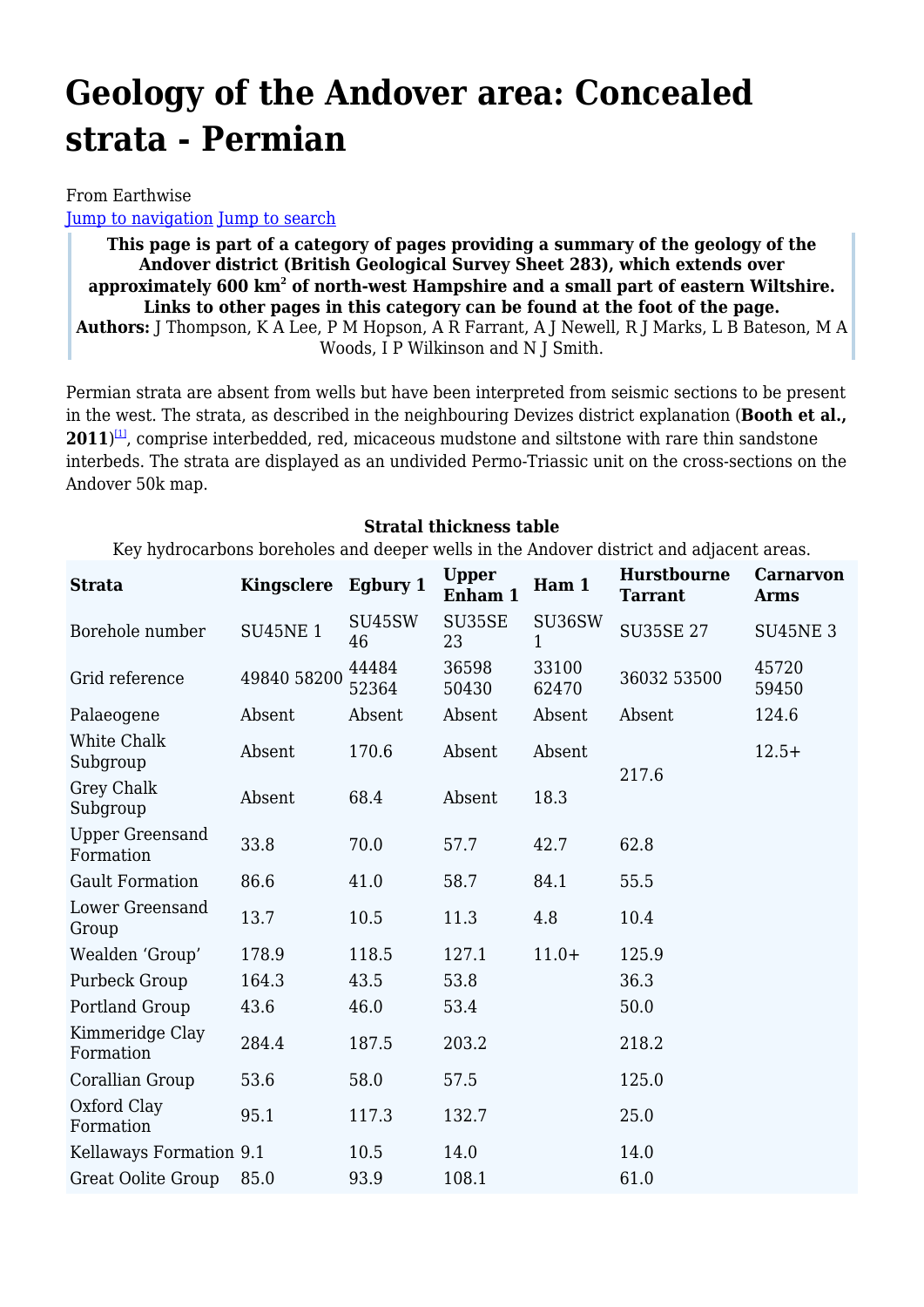| Inferior Oolite<br>Group       | 109.4    | 48.3    | 75.9    | 118.3   |
|--------------------------------|----------|---------|---------|---------|
| Lias Group†                    | $360.9+$ | 377.7   | 495.5   | $38.4+$ |
| Penarth Group                  |          | 9.3     | $28.5+$ |         |
| Permo-Triassic                 |          | Absent  |         |         |
| Ordovician to<br>Carboniferous |          | $29.0+$ |         |         |

Notes: †The Lias Group undivided encompasses the old divisions of Lower, Middle and Upper Lias. Modern terminology that can be applied to the strata encountered in these boreholes is discussed on the Jurassic page.

## **References**

1. [↑](#page--1-0) Booth, K A. 2001. Geology of the Wherwell-Bullington district, Hampshire. British Geological Survey Technical Report, WA/01/08.

# **Geology of the Andover area — contents**

**[Introduction](http://earthwise.bgs.ac.uk/index.php/Geology_of_the_Andover_area:_Introduction)** 

[Geological setting](http://earthwise.bgs.ac.uk/index.php/Geology_of_the_Andover_area:_Geological_setting)

[Geological description](http://earthwise.bgs.ac.uk/index.php/Geology_of_the_Andover_area:_Concealed_strata)

[Concealed strata](http://earthwise.bgs.ac.uk/index.php/Geology_of_the_Andover_area:_Concealed_strata)

[Ordovician to Devonian](http://earthwise.bgs.ac.uk/index.php/Geology_of_the_Andover_area:_Concealed_strata_-_Ordovician_to_Devonian)

**[Carboniferous](http://earthwise.bgs.ac.uk/index.php/Geology_of_the_Andover_area:_Concealed_strata_-_Carboniferous)** 

Permian

**[Triassic](http://earthwise.bgs.ac.uk/index.php/Geology_of_the_Andover_area:_Concealed_strata_-_Triassic)**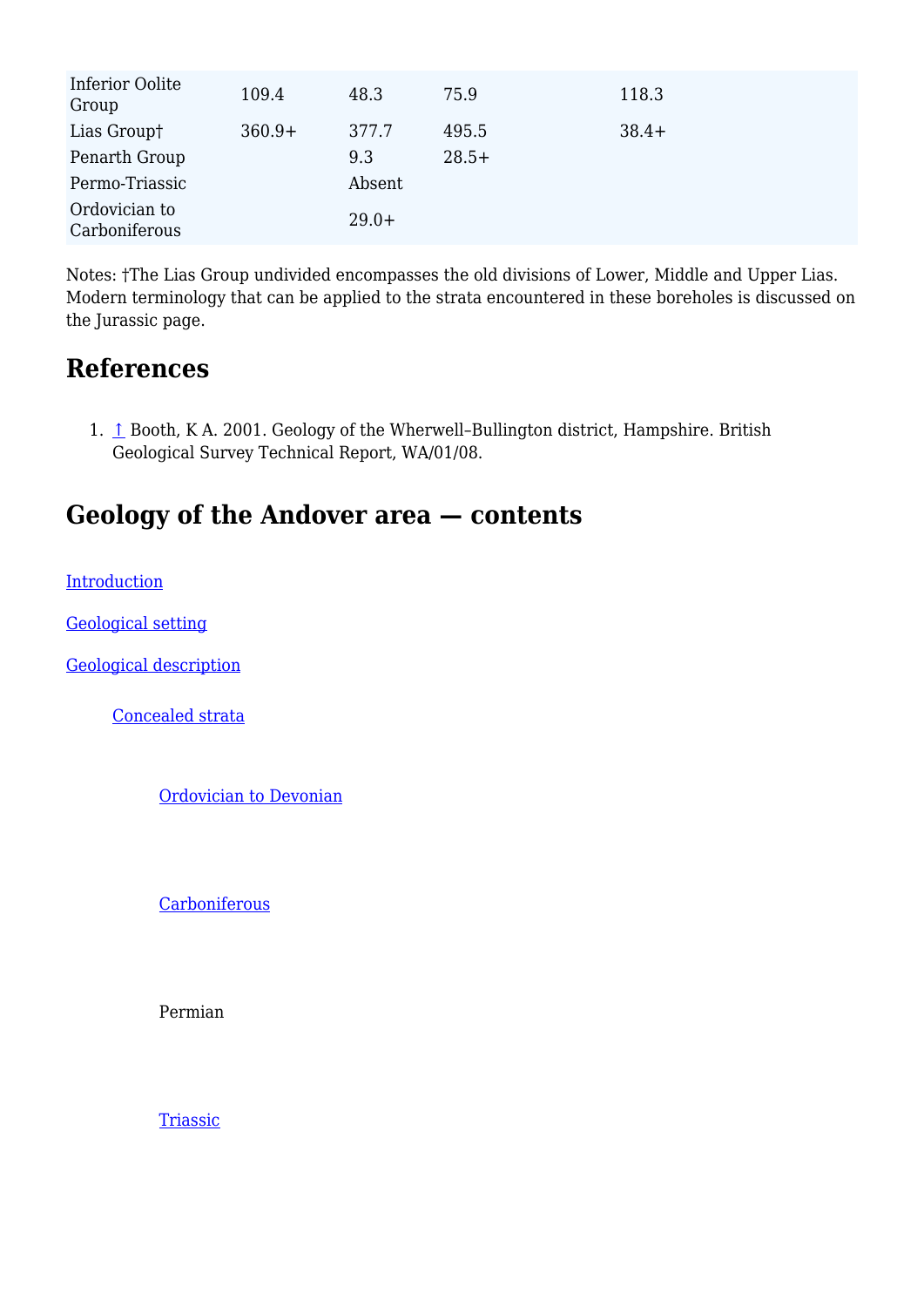**[Jurassic](http://earthwise.bgs.ac.uk/index.php/Geology_of_the_Andover_area:_Concealed_strata_-_Jurassic)** 

**[Cretaceous](http://earthwise.bgs.ac.uk/index.php/Geology_of_the_Andover_area:_Concealed_strata_-_Cretaceous)** 

#### [Exposed Strata](http://earthwise.bgs.ac.uk/index.php/Geology_of_the_Andover_area:_Exposed_strata_-_Upper_Greensand_Formation)

[Upper Greensand Formation \(UGS\)](http://earthwise.bgs.ac.uk/index.php/Geology_of_the_Andover_area:_Exposed_strata_-_Upper_Greensand_Formation)

[Chalk Group](http://earthwise.bgs.ac.uk/index.php/Geology_of_the_Andover_area:_Exposed_strata_-_Chalk_Group)

[Palaeogene](http://earthwise.bgs.ac.uk/index.php/Geology_of_the_Andover_area:_Exposed_strata_-_Palaeogene)

**[Quaternary](http://earthwise.bgs.ac.uk/index.php/Geology_of_the_Andover_area:_Exposed_strata_-_Quaternary)** 

[Artificial ground](http://earthwise.bgs.ac.uk/index.php/Geology_of_the_Andover_area:_Exposed_strata_-_Artificial_ground)

[Applied geology](http://earthwise.bgs.ac.uk/index.php/Geology_of_the_Andover_area:_Applied_geology_-_Hydrogeology)

[Hydrogeology](http://earthwise.bgs.ac.uk/index.php/Geology_of_the_Andover_area:_Applied_geology_-_Hydrogeology)

[Bulk minerals](http://earthwise.bgs.ac.uk/index.php/Geology_of_the_Andover_area:_Applied_geology_-_Bulk_minerals)

[Geotechnical considerations and hazards](http://earthwise.bgs.ac.uk/index.php/Geology_of_the_Andover_area:_Applied_geology_-_Geotechnical_considerations_and_hazards)

[Information resources](http://earthwise.bgs.ac.uk/index.php/Geology_of_the_Andover_area:_Information_resources)

**[References](http://earthwise.bgs.ac.uk/index.php/Geology_of_the_Andover_area:_References)** 

Retrieved from

'[http://earthwise.bgs.ac.uk/index.php?title=Geology\\_of\\_the\\_Andover\\_area:\\_Concealed\\_strata\\_-\\_Permi](http://earthwise.bgs.ac.uk/index.php?title=Geology_of_the_Andover_area:_Concealed_strata_-_Permian&oldid=20124) [an&oldid=20124](http://earthwise.bgs.ac.uk/index.php?title=Geology_of_the_Andover_area:_Concealed_strata_-_Permian&oldid=20124)' [Category](http://earthwise.bgs.ac.uk/index.php/Special:Categories):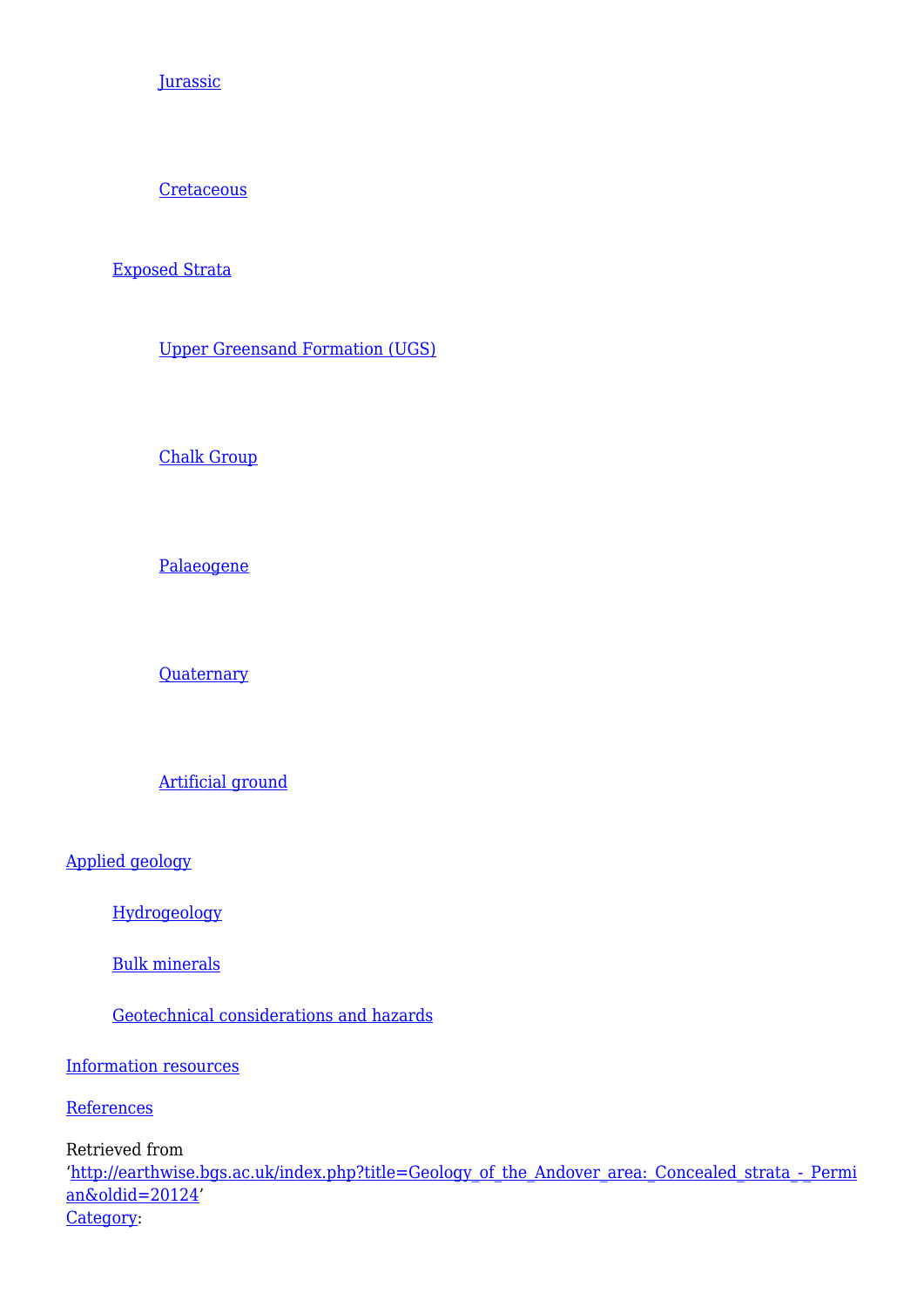[Andover - the geology of the area](http://earthwise.bgs.ac.uk/index.php/Category:Andover_-_the_geology_of_the_area)

# **Navigation menu**

#### **Personal tools**

- Not logged in
- [Talk](http://earthwise.bgs.ac.uk/index.php/Special:MyTalk)
- [Contributions](http://earthwise.bgs.ac.uk/index.php/Special:MyContributions)
- [Log in](http://earthwise.bgs.ac.uk/index.php?title=Special:UserLogin&returnto=Geology+of+the+Andover+area%3A+Concealed+strata+-+Permian&returntoquery=action%3Dmpdf)
- [Request account](http://earthwise.bgs.ac.uk/index.php/Special:RequestAccount)

#### **Namespaces**

- [Page](http://earthwise.bgs.ac.uk/index.php/Geology_of_the_Andover_area:_Concealed_strata_-_Permian)
- [Discussion](http://earthwise.bgs.ac.uk/index.php?title=Talk:Geology_of_the_Andover_area:_Concealed_strata_-_Permian&action=edit&redlink=1)

 $\overline{\phantom{a}}$ 

## **Variants**

#### **Views**

- [Read](http://earthwise.bgs.ac.uk/index.php/Geology_of_the_Andover_area:_Concealed_strata_-_Permian)
- [View source](http://earthwise.bgs.ac.uk/index.php?title=Geology_of_the_Andover_area:_Concealed_strata_-_Permian&action=edit)
- [View history](http://earthwise.bgs.ac.uk/index.php?title=Geology_of_the_Andover_area:_Concealed_strata_-_Permian&action=history)
- [PDF Export](http://earthwise.bgs.ac.uk/index.php?title=Geology_of_the_Andover_area:_Concealed_strata_-_Permian&action=mpdf)

 $\Box$ 

## **More**

#### **Search**

Search  $\|$  Go

### **Navigation**

- [Main page](http://earthwise.bgs.ac.uk/index.php/Main_Page)
- [Recent changes](http://earthwise.bgs.ac.uk/index.php/Special:RecentChanges)
- [Random page](http://earthwise.bgs.ac.uk/index.php/Special:Random)
- [Help about MediaWiki](https://www.mediawiki.org/wiki/Special:MyLanguage/Help:Contents)

### **Tools**

- [What links here](http://earthwise.bgs.ac.uk/index.php/Special:WhatLinksHere/Geology_of_the_Andover_area:_Concealed_strata_-_Permian)
- [Related changes](http://earthwise.bgs.ac.uk/index.php/Special:RecentChangesLinked/Geology_of_the_Andover_area:_Concealed_strata_-_Permian)